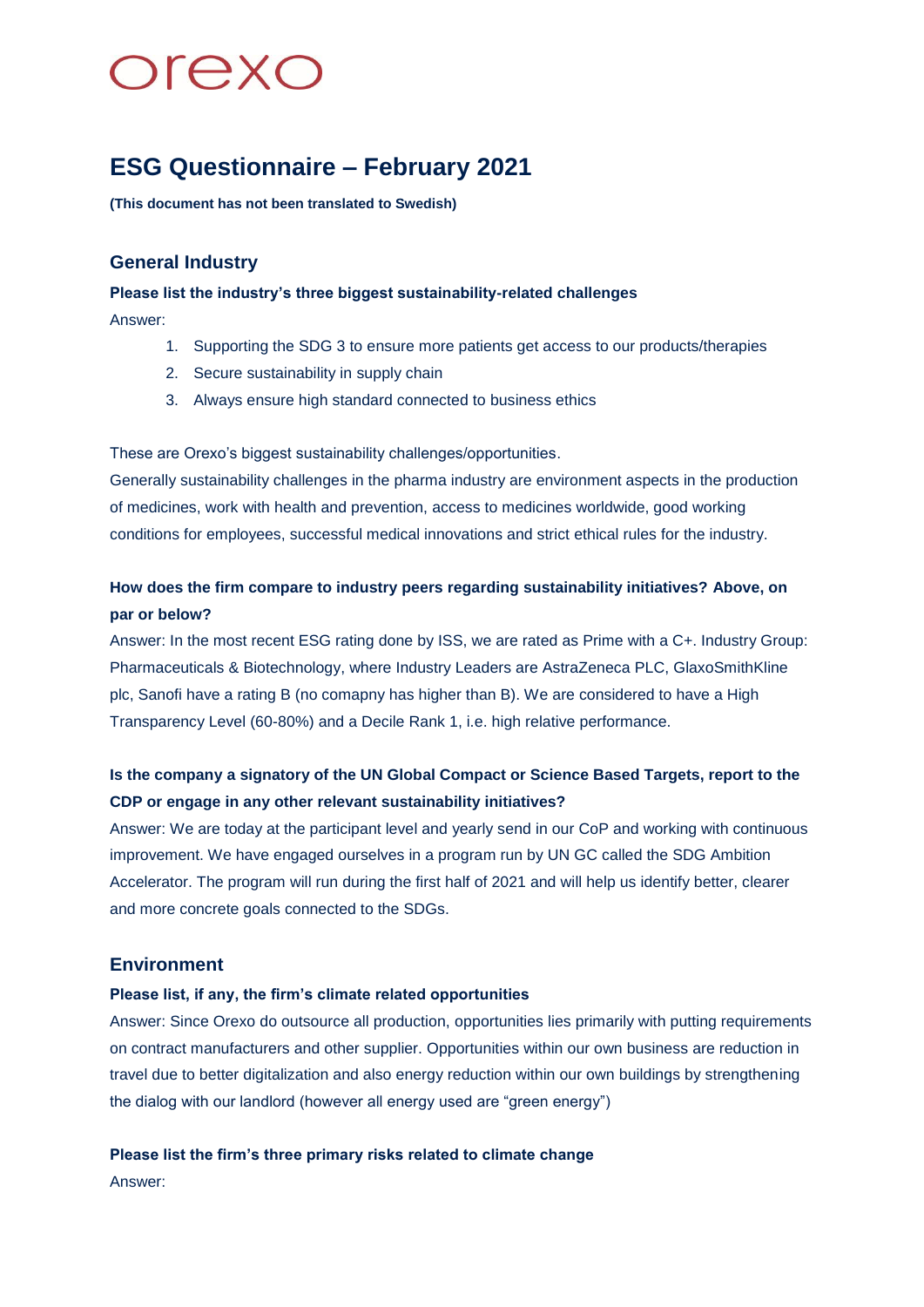## **Drexc**

- 1. Climate impact connected to production and product transport (outsourced)
- 2. Climate impact related to travel since primary is in the US
- 3. Energy consumption locally connected to R&D activities and facilities

**Does the firm anticipate any climate related investments?**

Answer: Not today

**Does the firm rely on any scarce resources for its operations? If so, what efforts are made to mitigate the risk of those resources becoming even more scarce in the future, e.g. recycling, reusing, substitutes or improved resource efficiency?**  Answer: No scarce resource has been identified

**Transition-related risks (for example changed customer preferences or legislation): Do you anticipate any risks or opportunities due to the transition to a carbon neutral society? Is there any risk of the firm's offer being negatively affected? If yes, is the firm well positioned to handle that risk?** 

Answer: No risks related to the transition to a carbon neutral society has been identified. We do not anticipate that this would have negative impact based on the nature of our products.

### **Please list the firm's (1-2) primary means of making a positive environmental impact or minimising negative environmental impact. (If applicable, please list the corresponding most relevant UN Sustainable Development Goals<sup>1</sup> ) How are they tracked and communicated?** Answer: We work to reduce environmental impact by evaluating suppliers of critical materials and contract manufacturer from all sustainability aspects. We also work to locally reduce the amount of

waste going to energy recovery in favor to material recycling (SDG 12). Further we work to reduce the amount of travel by improving our digitalization and evaluating the necessity of all travel.

### **Social**

-

### **Does the firm have a history of accidents? If so, how have these been managed? Are there any preventive measures, such as policies?**

Answer: We track all accidents and incidents. We have policies and standard operating procedures connected to health and safety. We risk assess all our activities and where necessary we write SOPs on how to carry out specific tasks e.g. activities within R&D involving active pharmaceutical ingredients and other chemical products.

The company has no history of severe accidents resulting in illnesses and injuries.

### **Does the company conduct any other community engagement activities aside from those directly connected to the business?**

<sup>&</sup>lt;sup>1</sup> See UN Sustainable Development Goals on the last page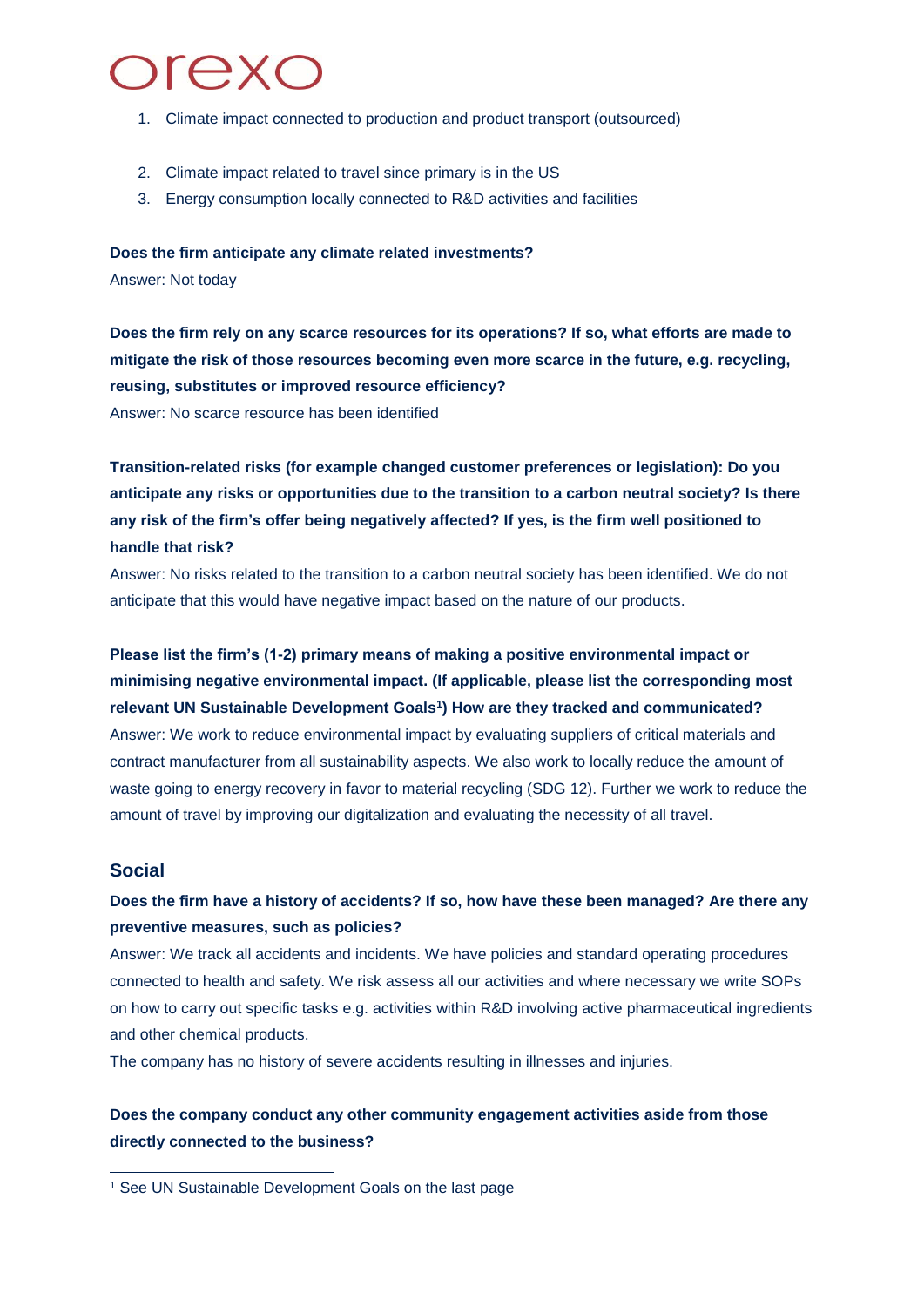# **Drexc**

Answer: We have during the Covid-19 pandemic donated personal protective equipment to an elderly care center in Uppsala, Sweden, and it also occur we are donating equipment to Uppsala University.

### **Circular economy: How are purchases and waste managed? Please list the firm's demands on its suppliers, if applicable**

Answer: Orexo has not yet put circular economy requirements on purchases. We do assess critical suppliers from an environmental standpoint. We work actively to reduce the amount of waste going to energy recovery in favor for material recycling. We also both purchase second hand office equipment and sell/give away R&D equipment for reuse as far as possible.

### **Are there any goals, policies, or codes of conduct applicable to the firm's suppliers? How often does the firm conduct audits of its suppliers?**

Answer: Orexo has a supplier code of conduct. The code sets out ethical business expectations on our suppliers and business partners. The code put requirements on ethics, labor, health & safety and environment. Before deciding on a supplier an assessment is done and where necessary an audit is conducted. The information collected for assessment is review regularly. No specific sustainability audits take place today, the suppliers are regularly audited from a quality standpoint.

#### **Governance**

**Do all staff members receive continuing education on anti-corruption? Is there an external whistle blower function? Are there any ongoing or historical incidents involving corruption, cartels or any other unethical business conduct? Have any preventive measures been taken?** Answer: Every employee needs to read and sign that they have understood our business ethics and compliance code. Our sales staff in the US regularly participate in specific ethic training.

External whistleblower function is in place for the US organization and an external whistle blower function will be introduced in Sweden in Q1 2021. Two years ago an external audit took place regarding how well we follow and conduct business in relation to our policies. No deviations were noted.

On July 14, 2020 Orexo US received a subpoena to provide US Authorities with certain information with regards to ZUBSOLV® and other buprenorphine products. Orexo has no knowledge of the background to the requests. Orexo has engaged a US counsel to advice the company and prepare for any further requests or actions from the authorities. No further information or requests have been received from the authorities after July 14th 2020.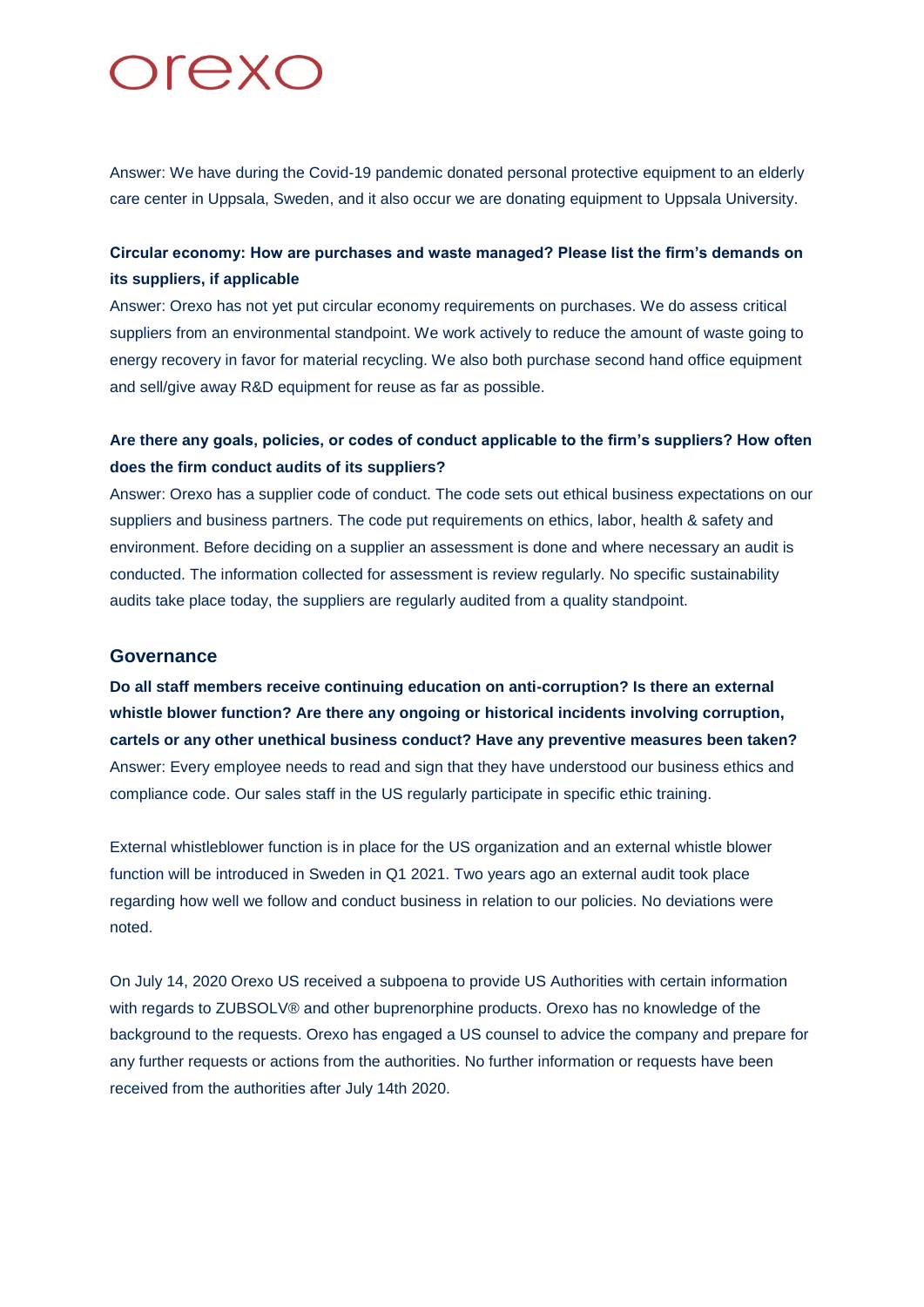

### **Please state the firm's business tax residence (i.e. where the firm pays tax) and explain why that specific tax residence was chosen.**

Answer: The tax residence is Sweden where the company was founded in 1995 and where the head quarter is still located. Orexo´s subsidiary in the US, Orexo US Inc, also pay tax in the US.

#### **Are there independent members on the Board of Directors?**

Answer: 75% are independent in relation to the major shareholders.

### **Please state if and to what extent, the company has transactions with related parties.**

Answer: In 2020 there were no significant related parties transactions reported.

### **Is the remuneration of the CEO and other members of the management team in line with industry peers? Which KPIs dictate the remuneration (particularly if sustainability and gender diversity are included**

Answer: Yes, the company conducted an independent review of the management remuneration in the autumn of 2019 and the remuneration was in line with industry peers in the relevant countries. The company works with a balanced score card to review the performance of management and this dictates the remuneration of management. The balanced score card includes areas such as company compliance, employee engagement and satisfaction which also encompass equal opportunities in the company. The company also support UN Global Compact, where the company and management have defined performance targets in relation to UN Global Compact´s ten principles for a sustainable global development. A failure to meet these targets will impact management remuneration negatively.

### **Please indicate the relative split of men/women at every level of the firm, particularly the Board of Directors and management team**

Answer: All FTEs: 50% women. Board of Directors: 38% women. Management team: 12% women.

### **Is the Head of Sustainability a member of the management team? If not, who does that person report to?**

Answer: Orexo´s Sustainability Manager reports to the Head of Quality & SHE.

### **Please state whether the firm has the following policies or agreements in place:**

Answer:

| <b>Agreement</b> | <b>Agreement in place? (Yes/No)</b> |
|------------------|-------------------------------------|
| Union agreement  | No                                  |
| Code of conduct  | Yes                                 |
| Diversity policy | Yes                                 |